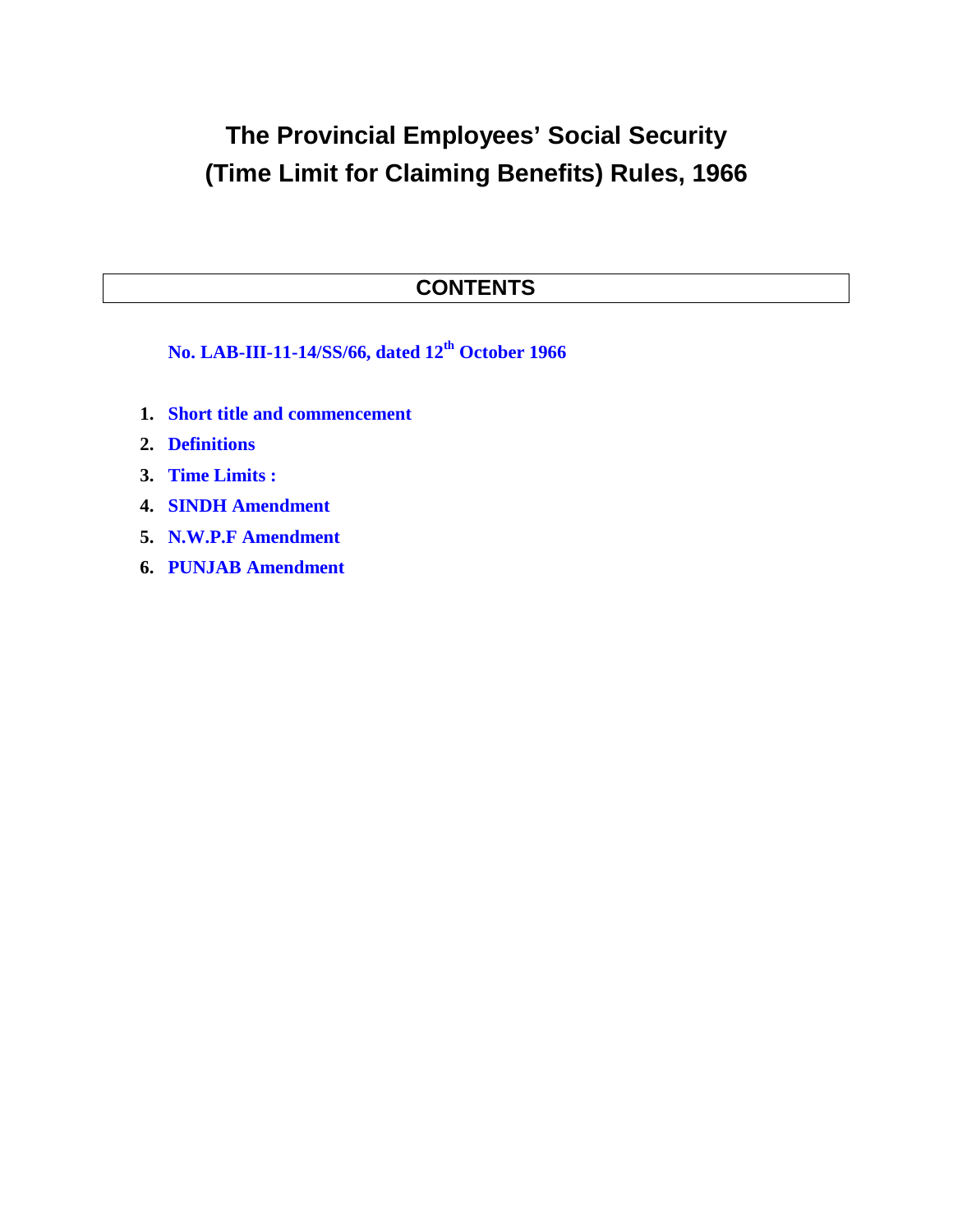**No. LAB-III-11-14/SS/66 , dated 12th October 1966 :** With reference to the Government of West Pakistan Labour Departments' Notification No.SS-V (1)/65, dated the  $25<sup>th</sup>$  October, 1965 and in exercise of the powers conferred by Section 79 of the Provincial Employee's Social Security Ordinance 1965 (Ordinance No. X of 1965), the Governor of West Pakistan is pleased to make the following rules:;---

**1. Short title and commencement: (**1) These rules may be called the Provincial Employees' Social Security (Time Limit for Claiming Benefits) Rules, 1966.

(2) They shall come into force at once.

**2. Definitions:** In these rules, unless the context otherwise requires, the following expressions shall have the meanings thereby respectively assigned to them, that is to say ;---

(i) "authorized medical practitioner" means a medical practitioner authorized by the Institution, in the manner specified in the Regulations to give a certificate of incapacity, or of the expected date of confinement, as the case may be ;

(ii) "Ordinance" means the Provincial Employees' Social Security Ordinance, 1965.

**3. Time Limits :** The time within which claims for benefits payable in cash under Sections 35, 36,37,38 and 42 shall be made as follows:--

- **(a) Sickness benefit :** Within seven days of the date of the first certificate of incapacity given by an authorized medical practitioner ;
- **(b) Maternity benefit :** Within fifteen days of the date of the certificate of the expected date of confinement required under Section 36 of the Ordinance ;
- **(c) Death Grant :** Within fifteen days of the date of death of the secured person ;
- **(d) Injury benefit :** Within seven days of the date of the first certificate of incapacity given by an authorized medical practitioner ;
- **(e) Survivor's pension :** Within fifteen days of death of the secured person:

Provided that the Institution may, if it is satisfied that there were reasonable grounds for not submitting the claim in time, accept such claim within a period of three months from the date of expiry of the period within which the said claim was due to be submitted.

## **1 { SIND AMENDMENT :**

 $\overline{a}$ 

Provided that if there are sufficient grounds for not submitting the claim within the specified period,. such claim may be accepted by the Commissioner within three months and by the Institution at any time after the expiry of the specified period. }

<sup>&</sup>lt;sup>1</sup> Subs. by Noti. S.O.G. (Lab.) 6-43/74, dated  $16<sup>th</sup>$  March, 1975